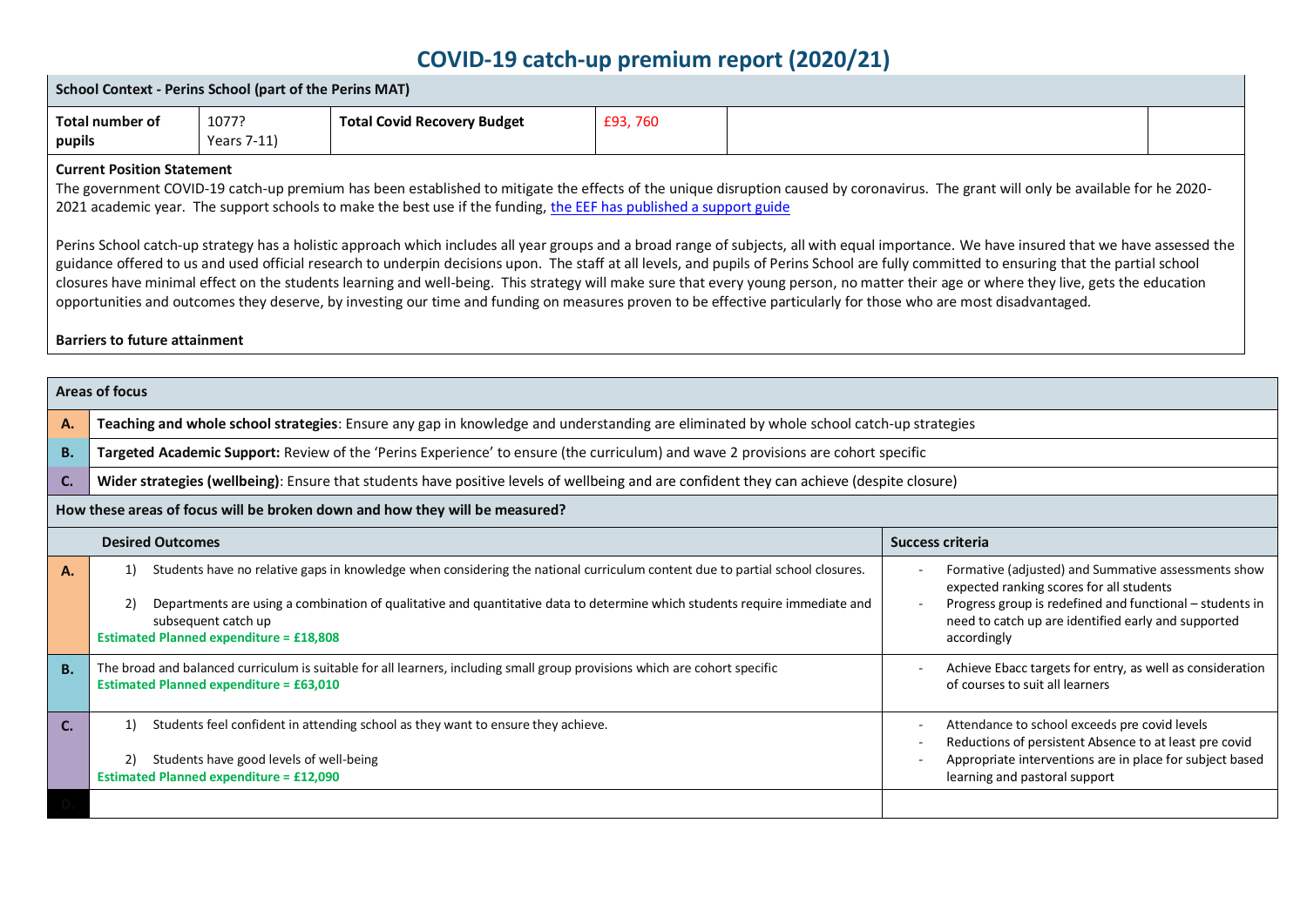### **EEF GUIDE TO SUPPORTING SCHOOL PLANNING (2020-21) – TIERED MODEL**

Perins School



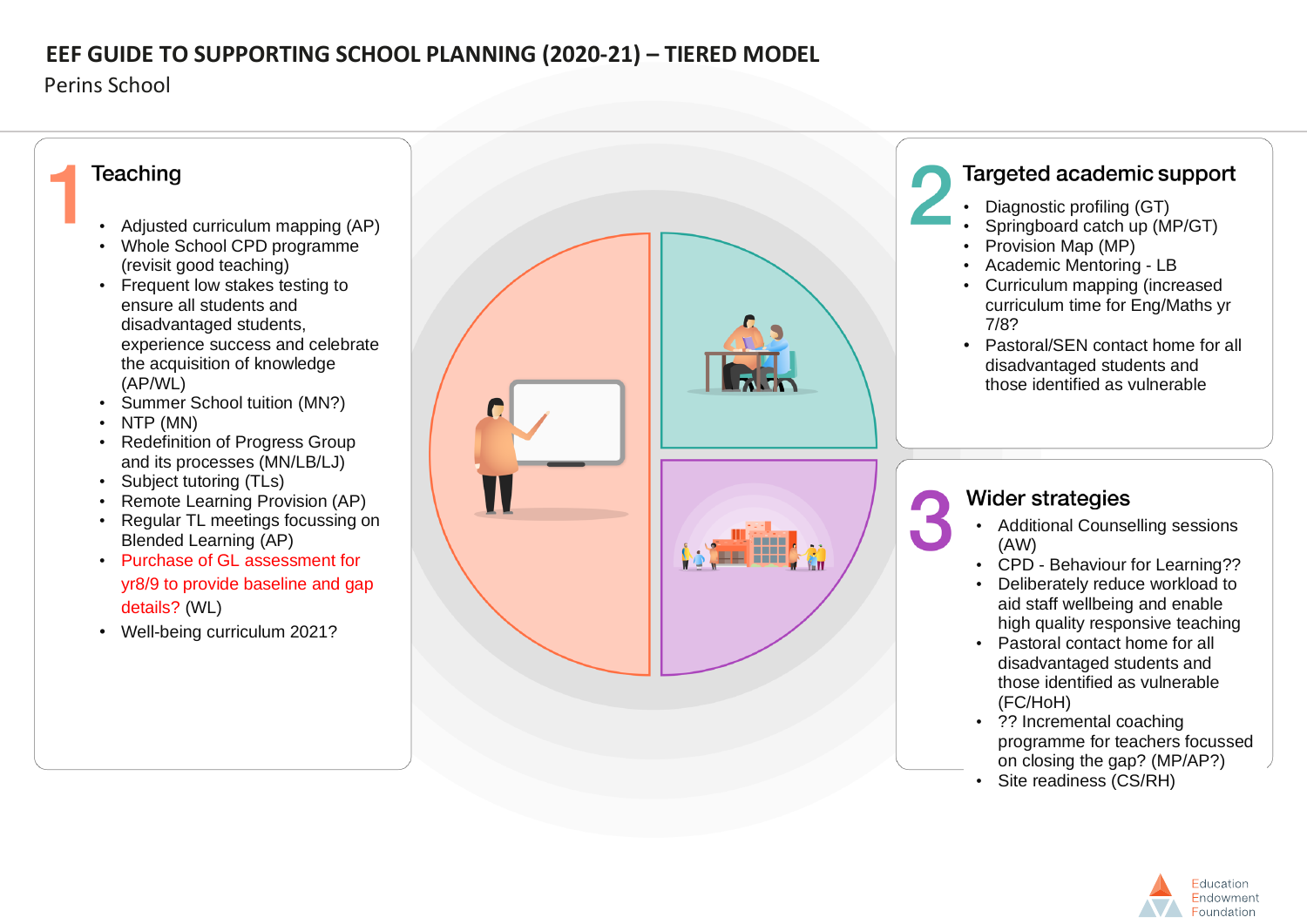# **Action Plan**

|  | A. Teaching and whole school strategies: Ensure any gap in knowledge and understanding are eliminated by whole school catch-up strategies |  |  |  |
|--|-------------------------------------------------------------------------------------------------------------------------------------------|--|--|--|
|--|-------------------------------------------------------------------------------------------------------------------------------------------|--|--|--|

| <b>Desired outcome</b>                                                                                | Chosen action / approach                                                          | What actions will be taken?                                                                                                               | How will you ensure it is<br>implemented well?                             | Lead        | <b>Predicted cost</b> | When will you<br>review<br>implementation?           |
|-------------------------------------------------------------------------------------------------------|-----------------------------------------------------------------------------------|-------------------------------------------------------------------------------------------------------------------------------------------|----------------------------------------------------------------------------|-------------|-----------------------|------------------------------------------------------|
| <b>Students have</b><br>1)<br>no relative gaps<br>in knowledge<br>when<br>considering the<br>national | Adjusted curriculum mapping and<br>assessments - maintaining blended<br>learning. | Adjusted curriculum map for<br>revisitation and interleaving.<br>Frequent low stakes testing<br>Blended learning incorporated into<br>SoW | TL discussion. Evidence in<br>curriculum map.<br>Links with Edtech schools | AP          | £4288 (staff time)    | Dec 2021                                             |
| curriculum<br>content due to<br>partial school                                                        | Small group tutorials - reacting to low<br>stakes testing                         | Use of 'Staff support' time to cover<br>(half) a lesson to allow teachers to<br>'catch up' students learning                              | Pre-post session task.                                                     | AP/TL<br>S  | £3600                 | (15 weeks)<br>remainder of year)<br><b>July 2021</b> |
| closures.<br><b>Departments</b><br>2)<br>are using a                                                  | Reinvigoration of Intervention Ladders<br>(Waves of Progress)                     | Progress group Objectives refined<br>and shared                                                                                           | Members hold each other to<br>account                                      | MN/L<br>/LB | £120                  | Dec 20201                                            |
| combination of<br>qualitative and<br>quantitative<br>data to                                          | <b>National Tutoring Programme</b>                                                | Selected from department data of<br>students 'lacking progress' towards<br>target grades.                                                 | NTP evaluation? Baseline<br>testing?                                       | <b>MN</b>   | £5250                 |                                                      |
| determine<br>which students<br>require                                                                | Specialist subject tutoring                                                       | Employment of (further) sessions of<br>English & Maths support                                                                            | TL review (on provision map)                                               | SG/SB       | £5550                 | On-going                                             |
| immediate and<br>subsequent                                                                           |                                                                                   |                                                                                                                                           |                                                                            |             |                       |                                                      |
| catch up                                                                                              |                                                                                   |                                                                                                                                           |                                                                            |             | £18,808               | <b>Total</b>                                         |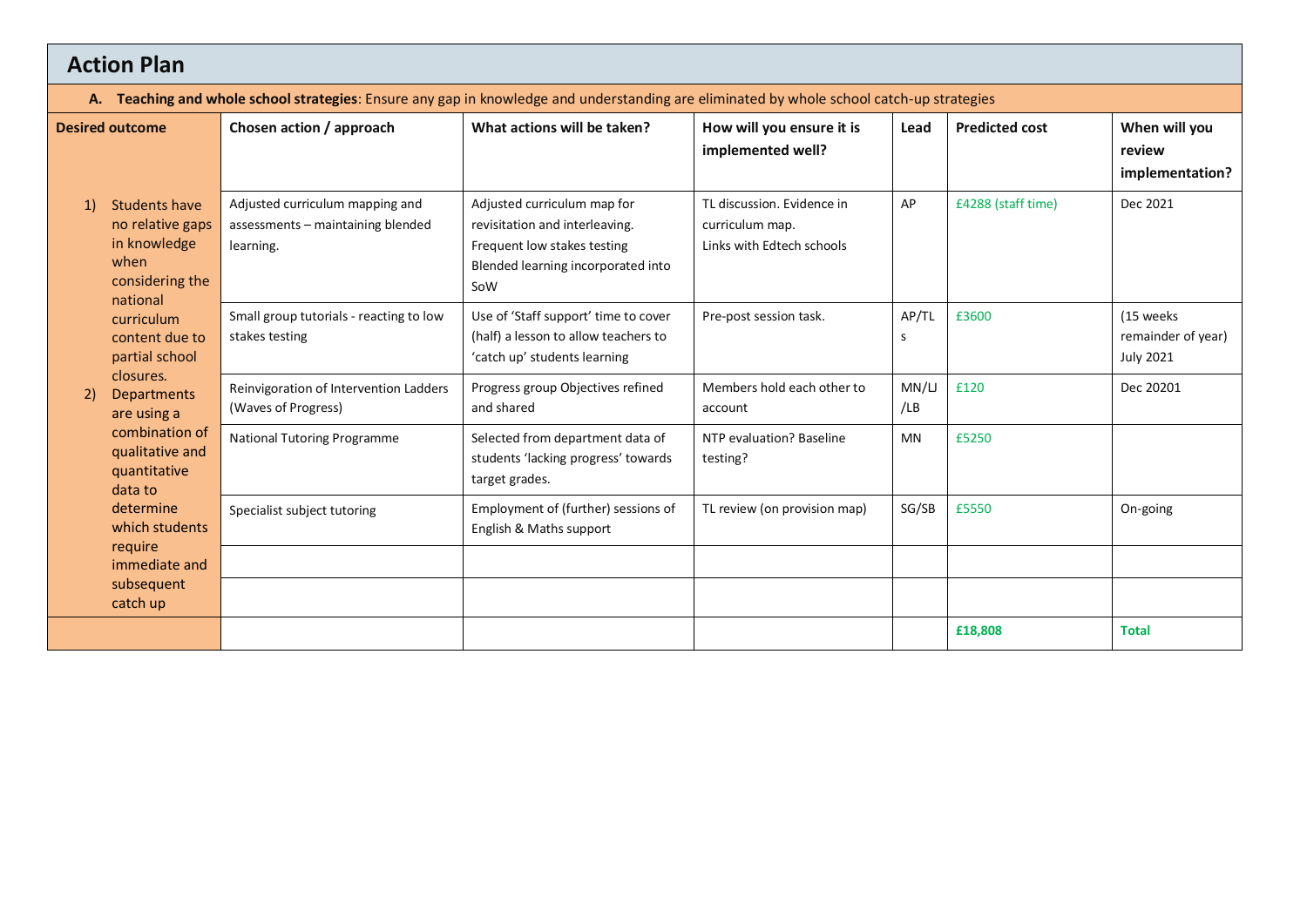## **Action Plan**

|  | B. Targeted Academic Support: Review of the 'Perins Experience' to ensure (the curriculum) and wave 2 provisions are cohort specific |  |  |  |  |
|--|--------------------------------------------------------------------------------------------------------------------------------------|--|--|--|--|
|--|--------------------------------------------------------------------------------------------------------------------------------------|--|--|--|--|

| <b>Desired outcome</b>                                                                                                        | Chosen action /<br>approach                                      | What actions will be<br>taken?                                                                                                   | How will you ensure it is<br>implemented well?                                                     | <b>Staff lead</b>    | <b>Predicted cost</b>                                                         | When will you review<br>implementation? |
|-------------------------------------------------------------------------------------------------------------------------------|------------------------------------------------------------------|----------------------------------------------------------------------------------------------------------------------------------|----------------------------------------------------------------------------------------------------|----------------------|-------------------------------------------------------------------------------|-----------------------------------------|
| The broad and balanced<br>curriculum is suitable for<br>all learners, including<br>small group provisions<br>which are cohort | GL assessment<br>evaluation - Springboard<br>Intervention        | Cohort specific intervention<br>'Springboard group - dyslexia<br>support)                                                        | <b>SENCo Review.</b><br>Specialist Teacher Review<br>Student evaluation                            | GT/MP                | £3500<br>Pending one day a week rest<br>of term<br><b>Additional £3500</b>    | April 2021                              |
| specific                                                                                                                      | <b>English and Maths</b><br>intervention teachers<br>$(0.5$ fte) | Timetabling of subject specific<br>staff to provide intensive<br>support over 6 week periods<br>during timetabled E&M<br>lessons | Team Leader overview,<br>identification and instruction.<br>Evaluate data at each TP (6<br>points) | BAR/GRF/LOC          | £42000<br>(Exact costing to be<br>calculated once timetabling<br>is completed | Half termly from Sep '21                |
|                                                                                                                               | <b>Academic Mentoring</b>                                        | <b>Academic Mentoring training</b><br>for staff. Student selection<br>$(12 students - year 10)$                                  | Inbuilt evaluation staff and<br>students.                                                          | LB/MN (progress)     | £6300                                                                         | Sept 21-July 22                         |
|                                                                                                                               | Offer a 'work skills<br>curriculum'                              | Creation of TLR to research<br>and deliver the curriculum                                                                        | Collaboration with other<br>schools                                                                | MP/GT/New<br>appoint | £2000                                                                         | <b>July 2022</b>                        |
|                                                                                                                               | 5 year - Learning Skills<br>Curriculum'                          | Appoint staff member to<br>design and deliver                                                                                    | Collaboration with other<br>schools                                                                | AP/BJ/new?           | £1000                                                                         | <b>July 2022</b>                        |
|                                                                                                                               | Provision Map Purchase                                           | <b>Map Provisions</b>                                                                                                            | Reports to SLT/ Governors                                                                          | MP/GT                | £3750                                                                         | <b>July 2021</b>                        |
|                                                                                                                               | Summer School (Self<br>Esteem and content)                       | Identification criteria &<br>Selection                                                                                           |                                                                                                    | KK                   |                                                                               |                                         |
|                                                                                                                               | SNAP diagnostic profiling<br>(SpLD and Behaviour)                | Selection criteria. Profile<br>complete by<br>teacher/parent/student.<br>Personalised targets and<br>actions onot provision map  | Review on provision map<br>(assigned member of staff<br>notification)                              | AW/MP/GT             | £960                                                                          | <b>July 2021</b>                        |
|                                                                                                                               |                                                                  |                                                                                                                                  |                                                                                                    |                      | £63,010                                                                       | <b>Total</b>                            |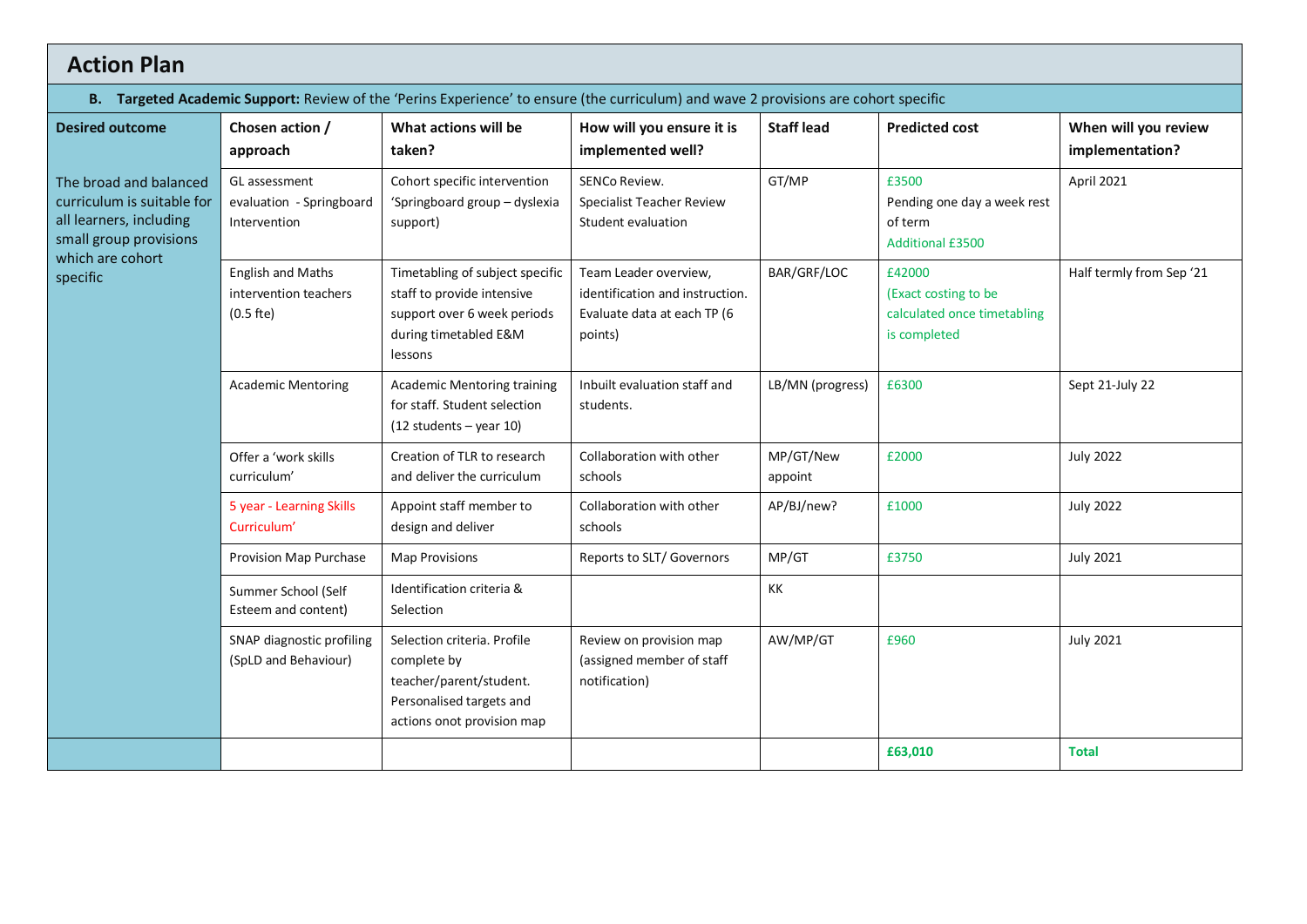| <b>Action Plan</b>                                                                                                                                           |                                                                                     |                                                                                                                                          |                                                                                             |                   |                                                                                                     |                                         |  |  |  |
|--------------------------------------------------------------------------------------------------------------------------------------------------------------|-------------------------------------------------------------------------------------|------------------------------------------------------------------------------------------------------------------------------------------|---------------------------------------------------------------------------------------------|-------------------|-----------------------------------------------------------------------------------------------------|-----------------------------------------|--|--|--|
| Wider strategies (wellbeing): Ensure that students (and staff?) have positive levels of wellbeing and are confident they can achieve (despite closure)<br>C. |                                                                                     |                                                                                                                                          |                                                                                             |                   |                                                                                                     |                                         |  |  |  |
| <b>Desired outcome</b>                                                                                                                                       | Chosen action /<br>approach                                                         | What actions will be<br>taken?                                                                                                           | How will you ensure it is<br>implemented well?                                              | <b>Staff lead</b> | <b>Predicted cost</b>                                                                               | When will you review<br>implementation? |  |  |  |
| Students feel<br>1)<br>confident in<br>attending<br>school as they<br>want to ensure<br>they achieve.                                                        | Whole School CPD -<br>Classroom management                                          | Whole school INSET. Train the<br>trainer.<br>Focus adult management of<br>classroom routines.<br>Monthly reflective practice<br>sessions | SLT observations of classroom<br>mgt.<br>Classcharts records.<br>HoH action list evaluated. | AW/MP             | £4140                                                                                               | Ongoing                                 |  |  |  |
| Students have<br>2)<br>good levels of<br>well-being                                                                                                          | Winchester Youth<br>Counselling - Additional<br>sessions                            | Recommendations from<br>Pastoral team.                                                                                                   | WYC have own evaluations.<br>Increased attendance and<br>engagement                         | AW                | £6600                                                                                               | <b>July 2021</b>                        |  |  |  |
|                                                                                                                                                              | Reinvigorate Wellbeing<br>Working party.                                            | Assemble members across<br>support<br>staff/teachers/students<br>create action plan                                                      | Evaluation of action plan                                                                   | MP/VF/RA/FC       | £1350                                                                                               | <b>July 2021</b><br><b>July 2022</b>    |  |  |  |
|                                                                                                                                                              | 'Summer School'<br>program focussing on re-<br>engagement and student<br>well-being |                                                                                                                                          |                                                                                             |                   | Waiting for separate funding<br>to be allocated following<br>government announcement<br>(March '20) |                                         |  |  |  |
|                                                                                                                                                              |                                                                                     |                                                                                                                                          |                                                                                             |                   |                                                                                                     |                                         |  |  |  |
|                                                                                                                                                              |                                                                                     |                                                                                                                                          |                                                                                             |                   | £12,090                                                                                             | <b>Total</b>                            |  |  |  |
|                                                                                                                                                              |                                                                                     |                                                                                                                                          |                                                                                             |                   |                                                                                                     |                                         |  |  |  |
| <b>TOTAL</b>                                                                                                                                                 |                                                                                     |                                                                                                                                          |                                                                                             |                   | £93,908                                                                                             |                                         |  |  |  |